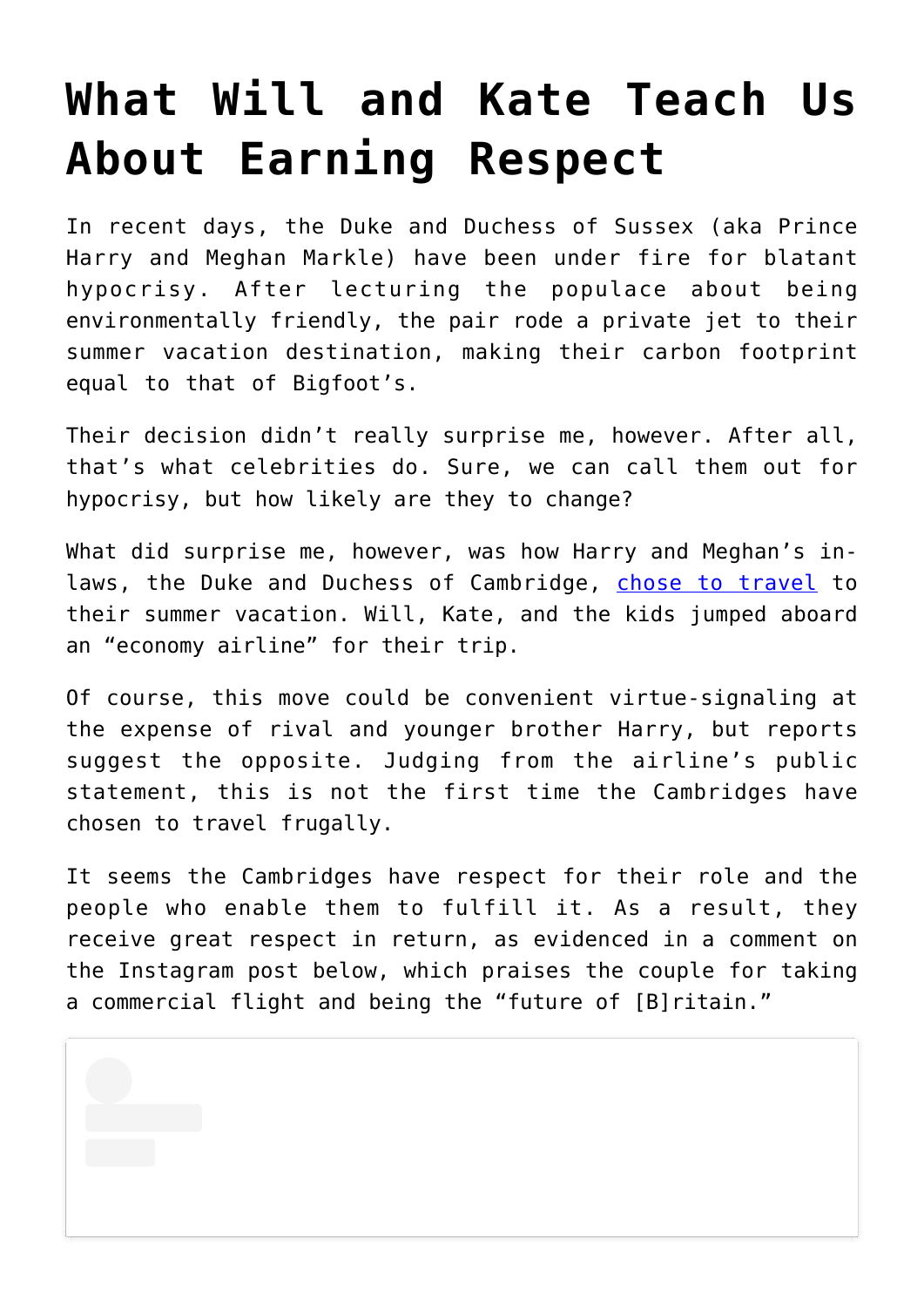

But back to the Royals in a minute. The display of respect  $$ or disrespect - they exhibit calls to mind an **[article](https://www.wsj.com/articles/mind-your-manners-says-edith-wharton-11566510905?cx_testId=30&cx_testVariant=cx_1&cx_artPos=0#cxrecs_s)** written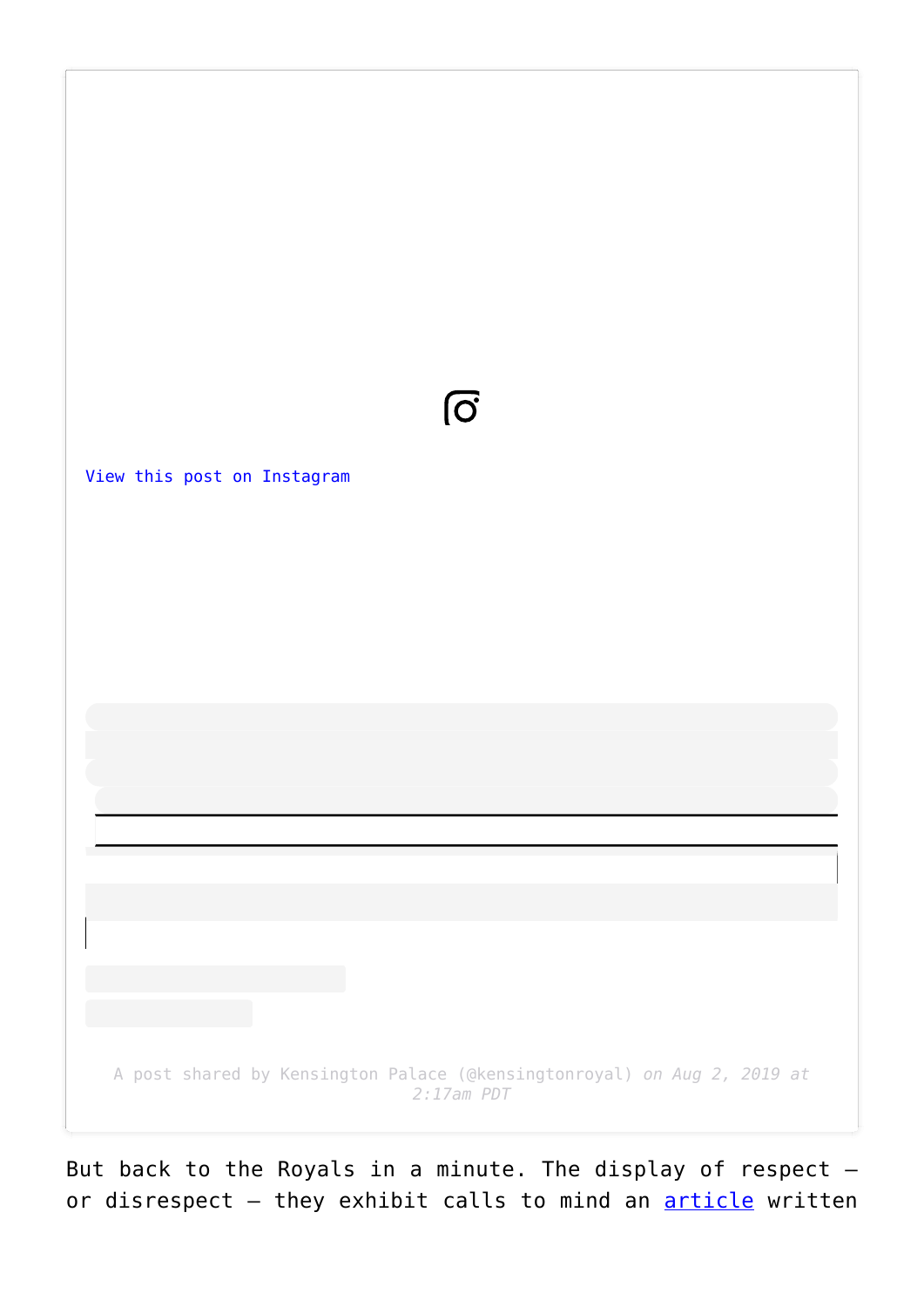by Peggy Noonan in *The Wall Street Journal.*

Noonan writes a blistering, humorous missive about the decline of manners in the United States. Some of my favorite passages include:

*You have all become very rude. Not from ignorance, as Americans were in the past, but from indifference and amid affluence.*

*In your daily dealings you have grown slovenly, indifferent and cold. A great nation cannot continue in this way. Nations run in part on manners; they are the lubricant that allows the great machine to hum.*

## Another:

*Last week I was in a nail spa, as they're called, idiotically. A woman in her 30s was screeching into her phone, which was on speakerphone mode. After a few moments I informed her she was disturbing others. She literally said: 'I am closing a deal! I don't care!'*

*And you wonder why socialism is making a comeback.*

*You have apparently forgotten that 'Excuse me,' is a request, not a command. 'Excuse me' is an abbreviated question: 'Would you excuse me, please? Thank you.' All in a soft voice. It is not a command to be barked as you push down the aisle at Walgreens.*

## And:

*First-name culture is fully established. It is vulgar and inhuman. It shows disrespect for person and privacy, and the mature experience it as assaultive. A first name is what you are called by your intimates, by friends and lovers. It does not belong in a stranger's mouth. I may grant you permission*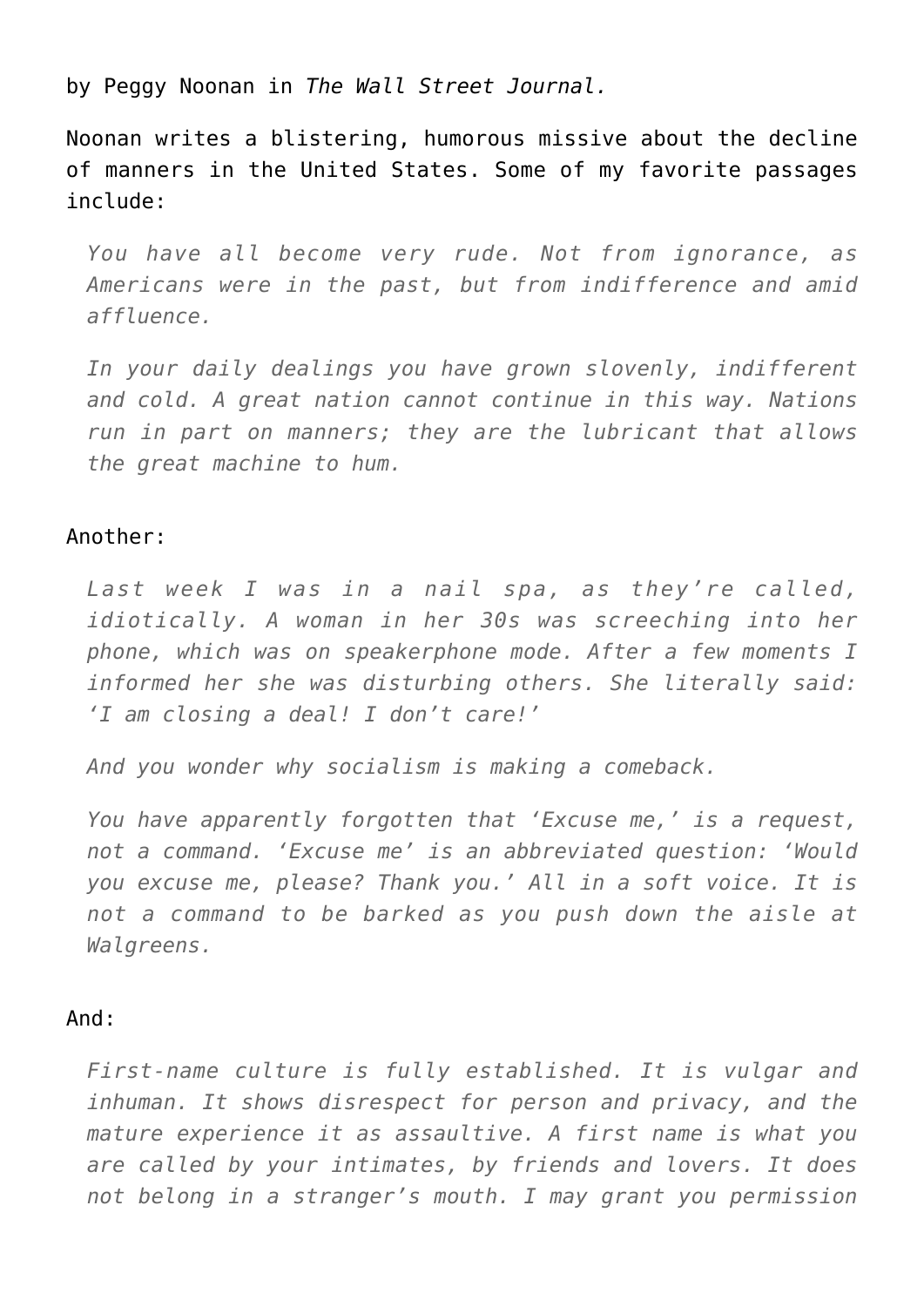*to use it, that is my right. But you cannot seize permission—that is not your right.*

*…*

*What the new world doesn't understand is that when you address us as Miss, Mrs., Ms. or Mr., we usually say, "Feel free to use my first name." Because we are democratic, egalitarian, and fear the guillotine. But we're pleased when someone asks permission, and respond with the grateful effulgence of the losing side.*

## Finally:

*I am merely suggesting a less selfish and vulgar way of being. Surely you can consider that.*

*If a political figure should come by whose slate consisted of 'America, reclaim your manners' he would 'break through' and win in a landslide. Because everyone in this country suffers—literally suffers—from the erosion of the essential public courtesies that allow us to move forward in the world happily, and with some hope.*

We live in an age which craves respect. Yet in trying to get that respect, we rudely demand it, asserting our rights, yelling at others to treat us as we think we deserve.

What we forget is that we're never going to gain the respect we crave until we dress and speak and act in ways that show we are respectful individuals. And part of being a respectful individual is acting in a respectful manner to those who watch and interact with us.

Which brings us back to the Royals. Will and Kate seem to understand that if they want to build respect for their position, they need to act in a respectful way. This includes being respectful of public money, treating others with